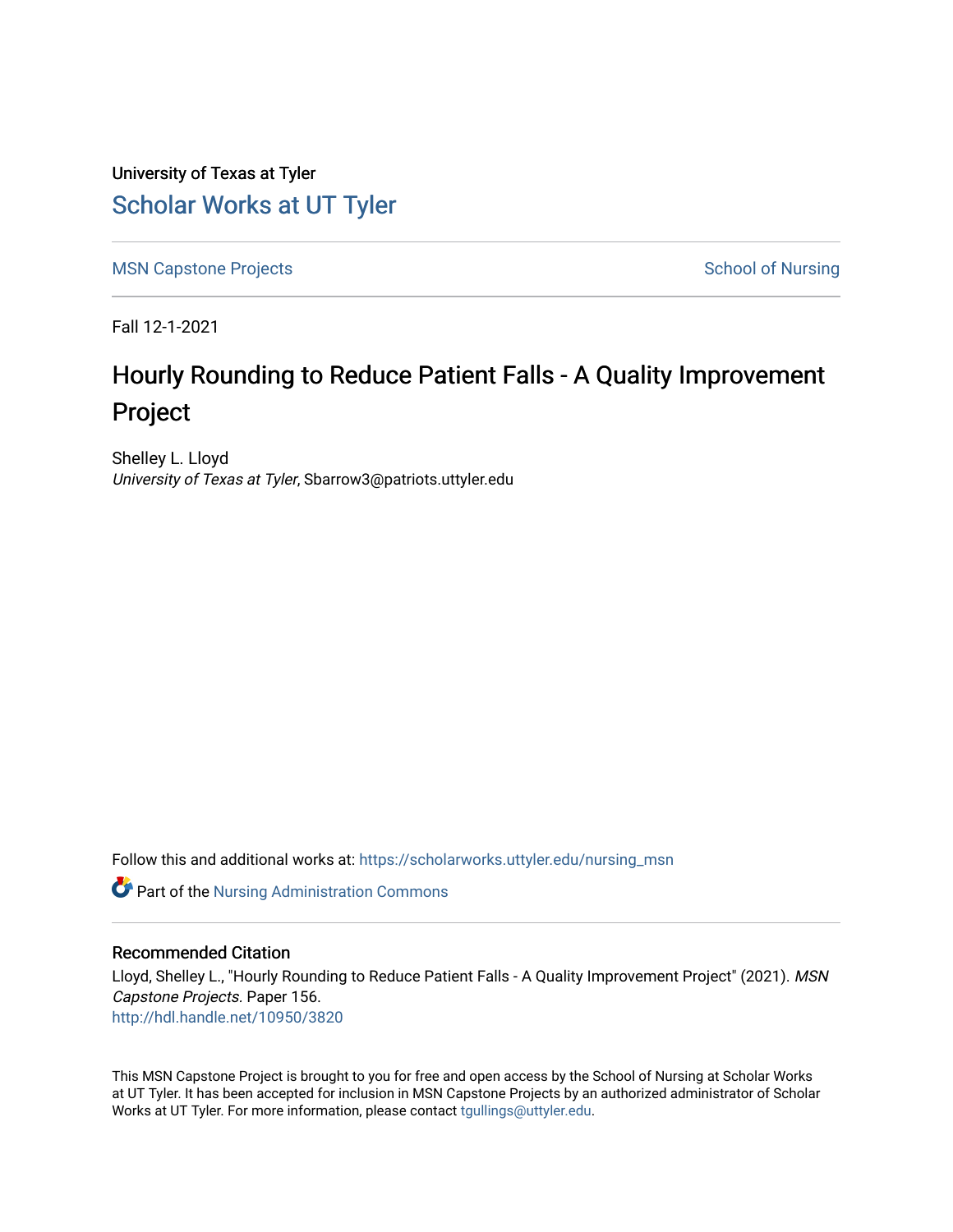Hourly Rounding Process to Reduce Patient Falls – A Quality Improvement Project A Paper Submitted in Partial Fulfillment of the Requirements For NURS 5382: Capstone In the School of Nursing The University of Texas at Tyler By

Shelley Lloyd

December 5, 2021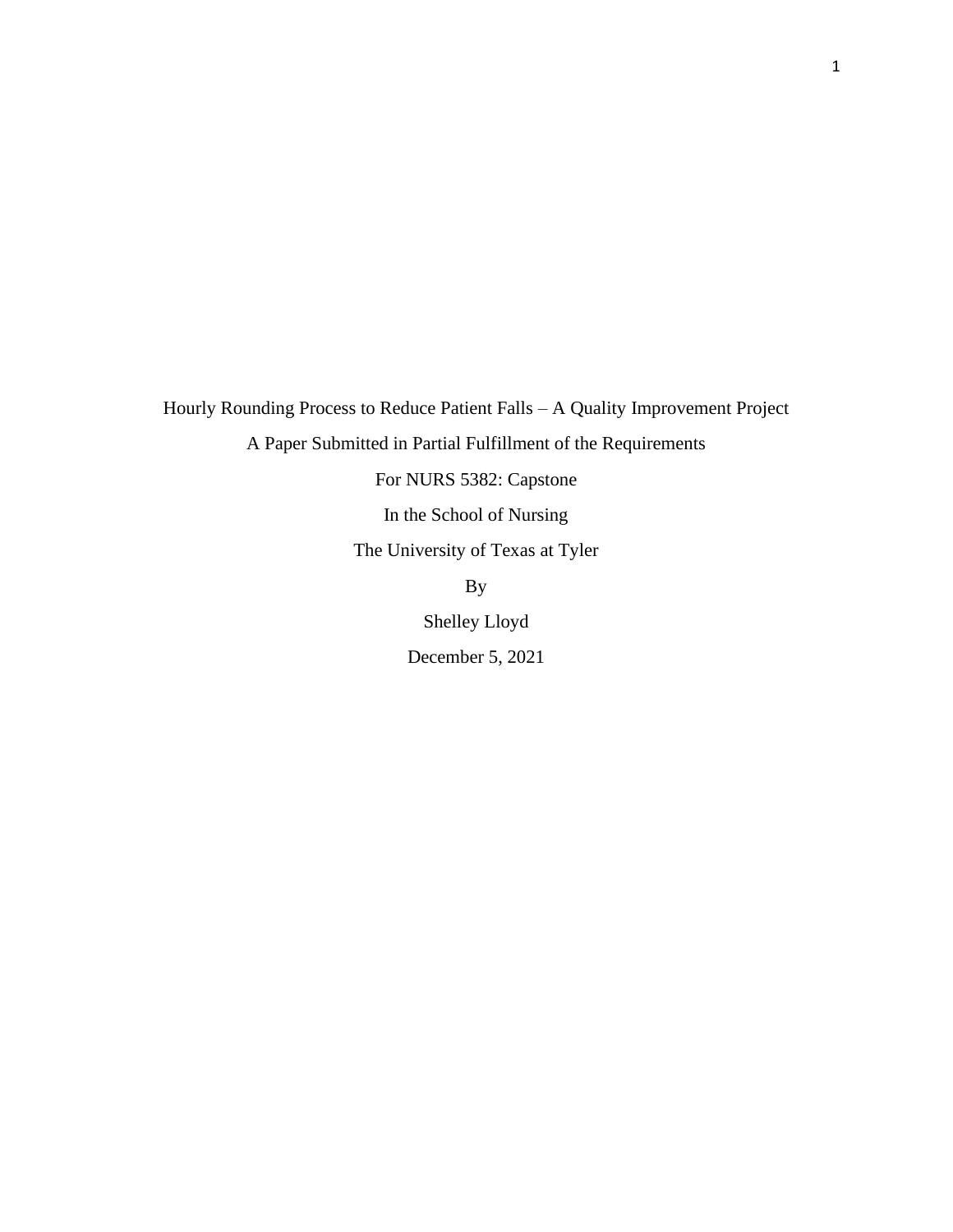# **Contents**

Executive Summary

# **Benchmark Project**

- 1. Rationale
- 2. Literature Synthesis
- 3. Stakeholders
- 4. Implementation
- 5. Timetable/Flowchart
- 6. Data Collection Methods
- 7. Cost/Benefit Discussion
- 8. Overall Discussion/Results

Recommendations

References

Appendix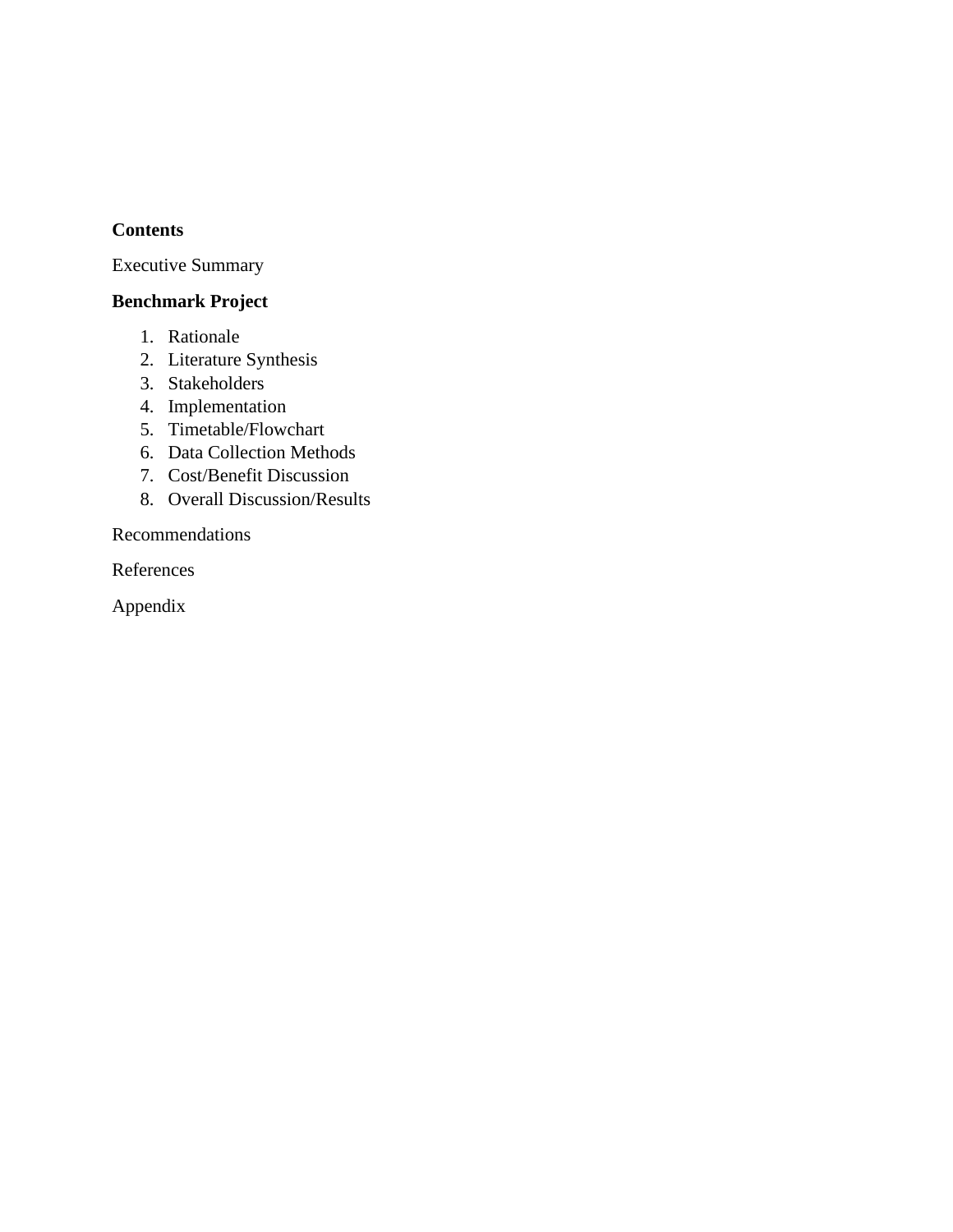#### **Executive Summary**

Patient safety is a cornerstone for providing excellent healthcare. A fall will result in increased cost for the patient as well as the facility due to increased hospital stay and treatments. Most falls that occur within acute care settings are preventable and fall prevention is the key to reducing falls that will result in injuries and increased expenses. "For adult patients in the hospital (P) how does hourly rounding (I) compared to no hourly rounding (C), affect incidence of falls (O) during the patient's stay? This PICOT question was formulated to attain evidence through scholarly literature research that proves that purposeful hourly rounding can help reduce inpatient falls. Hourly rounding is a process already utilized on most acute care units. My project involves using the PDSA method to implement a revised hourly rounding process with aim to decrease the fall rate. Costs associated with this improvement project are minimal but the benefits of reducing injury and costs associated with a fall, are vast. This project involves educating staff on the revised rounding process, implementing the new process over a three-month time, and comparing fall data from three months prior to the project's implementation to data from the three-month implementation time period to evaluate the effect that purposeful hourly rounding can have on fall reduction. Fall rate comparisons, video monitoring, chart audits, and patient surveys will prove that the new rounding protocol has been implemented and provide evidence of the benefits that rounding can have on patient safety.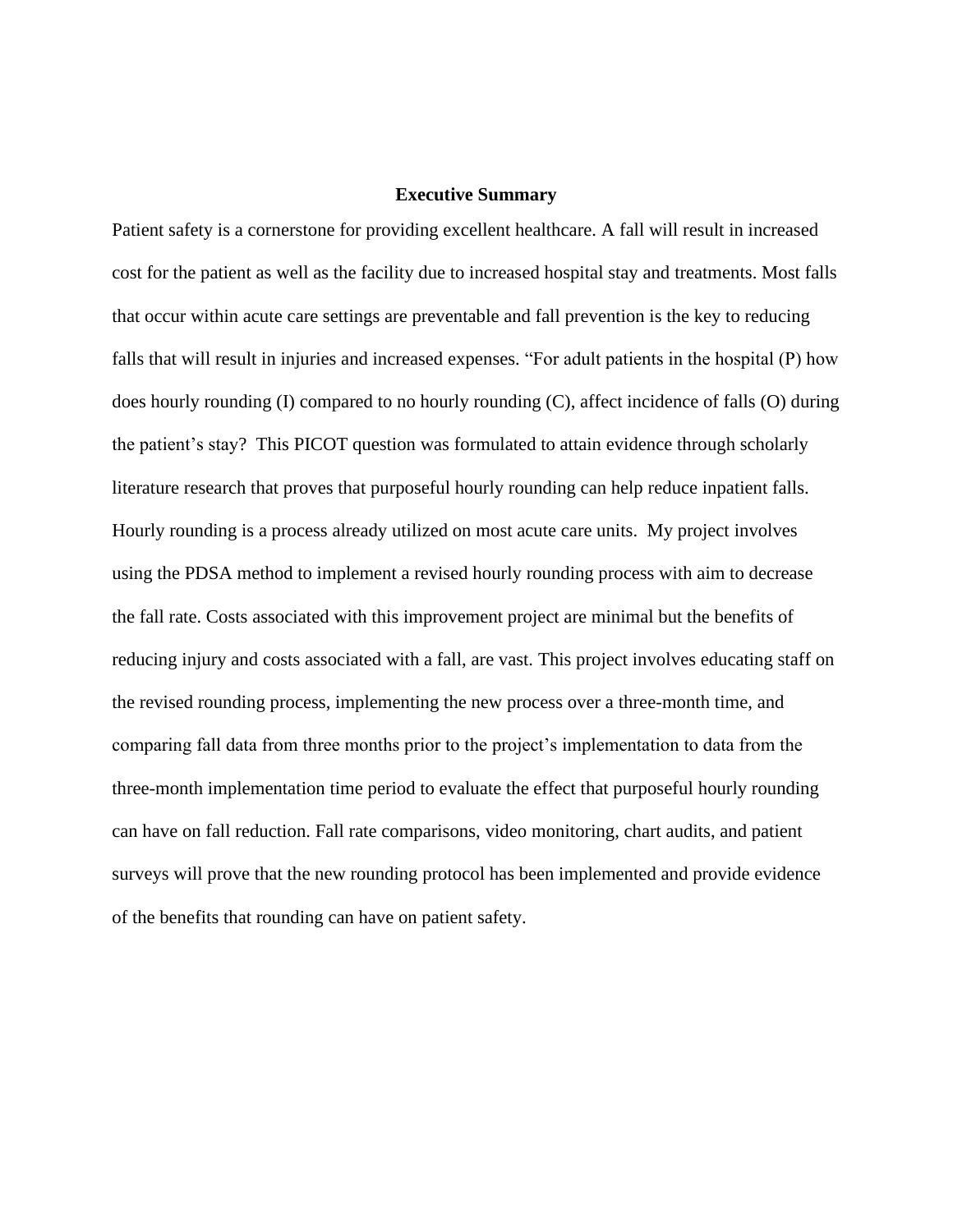#### **Rationale**

Every year anywhere from 700,000 to 1,000, 000 falls will occur for inpatients. Injuries will result from 30-35% of these inpatient falls. A typical fall can cost around 14,000 in increased treatment cost and extended hospital stay costs. In fact, in 2013, inpatient falls for older patients cost the US Healthcare system \$34 billion, (MarketScale, 2020). Many of these costs, related to an inpatient fall, will not be reimbursed by Medicare. One source, (PSNet, 2019), states that falls happen at a rate of 3 to 5 per 1000 bed days. Falls can result in severe injury and even death. According to the CDC, in 2018, approximately 54 out of 100,000 patients in Texas die because of a fall, and falls are the leading cause of injury related deaths among patients aged 65 and older (CDC). Injuries that result from a fall not only may require expensive treatments, and lengthen the hospital stay but they also decrease patient confidence. Patients may lose confidence in their mobility and become more sedentary because of fear of falling again. Measures can be taken to prevent a fall. Many patients fall while trying to do a simple task, unaccompanied, such as going to the restroom or trying to find a possession such as a cellphone. Hourly rounding includes assessing the patient's environment, addressing any needs they have, making sure the call light is within reach, and the bed alarm is activated. These simple tasks can have a large impact on fall prevention. While hourly rounding is already utilized on most nursing units, this project includes a more in-depth rounding process and required documentation in the patient's electronic chart. Through literature research, evidence has been accumulated that proves that purposeful hourly rounding will help to increase patient safety and reduce costs associated with a fall.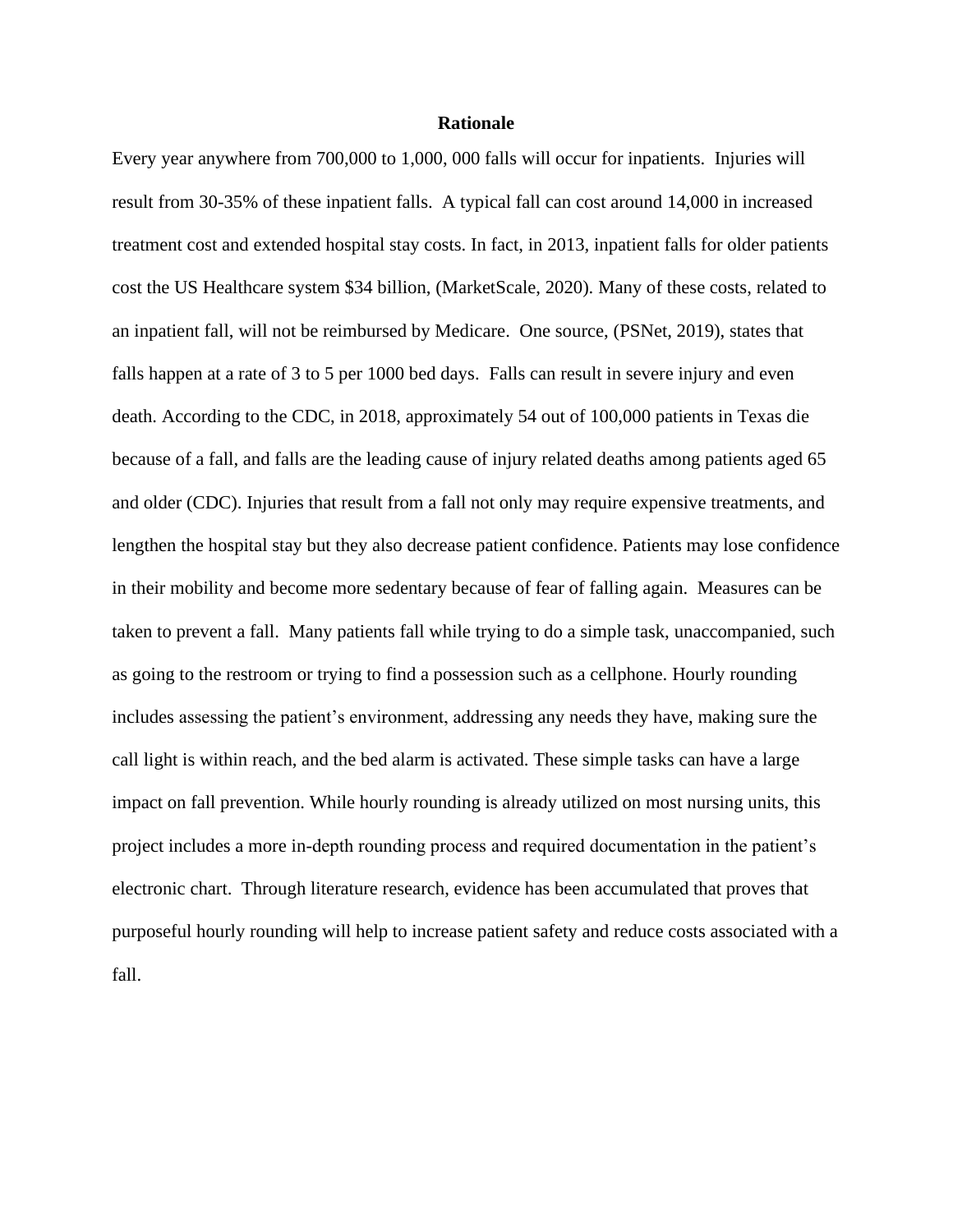### **Literature Synthesis**

Research was conducted using eleven scholarly articles that used hourly rounding as a fall prevention tool. The articles chosen for appraisal showed a decrease in the fall rate post intervention implementation. One article, (Hicks, 2015), was a literature review that summarized fourteen study findings related to hourly rounding used as a fall prevention intervention. In all fourteen studies investigated in this article, only one showed an increase in the fall rate after hourly rounding, and two showed no change. Eleven of the study findings incorporated in the fourteenstudy article, highlighted a decrease in fall rate after implementing hourly rounding. Of the other ten articles that were critically appraised, eight had a dramatic decrease in the fall rate after hourly rounding was implemented. Only two articles did not find a significant decrease in the fall rate post implementation of the hourly rounding process. Kuwaiti & Subbarayalu, 2017, found a dramatic drop in the fall rate after adding an hourly rounding process from 6.57 to 1.91. Another article found that the number of falls decreased from 442 to 247 as well as an 81% reduction in costs associated with falls after adding hourly rounding, (Jenko, M., Panjwani, Y., & Buck, H., 2019). Spano-Szekely et al, 2019 also found a 54% reduction in the fall rate and a savings of \$84,000 in costs associated with falls after using an hourly rounding process. Through deep research using scholarly articles that detailed study finding related to using hourly rounding as a fall prevention tool, many article findings resulted in a reduction in the fall rate as well as money saved from fall related costs. This evidence proves that incorporate a realigned rounding process to patient care will have a beneficial impact for the acute care unit and healthcare facility.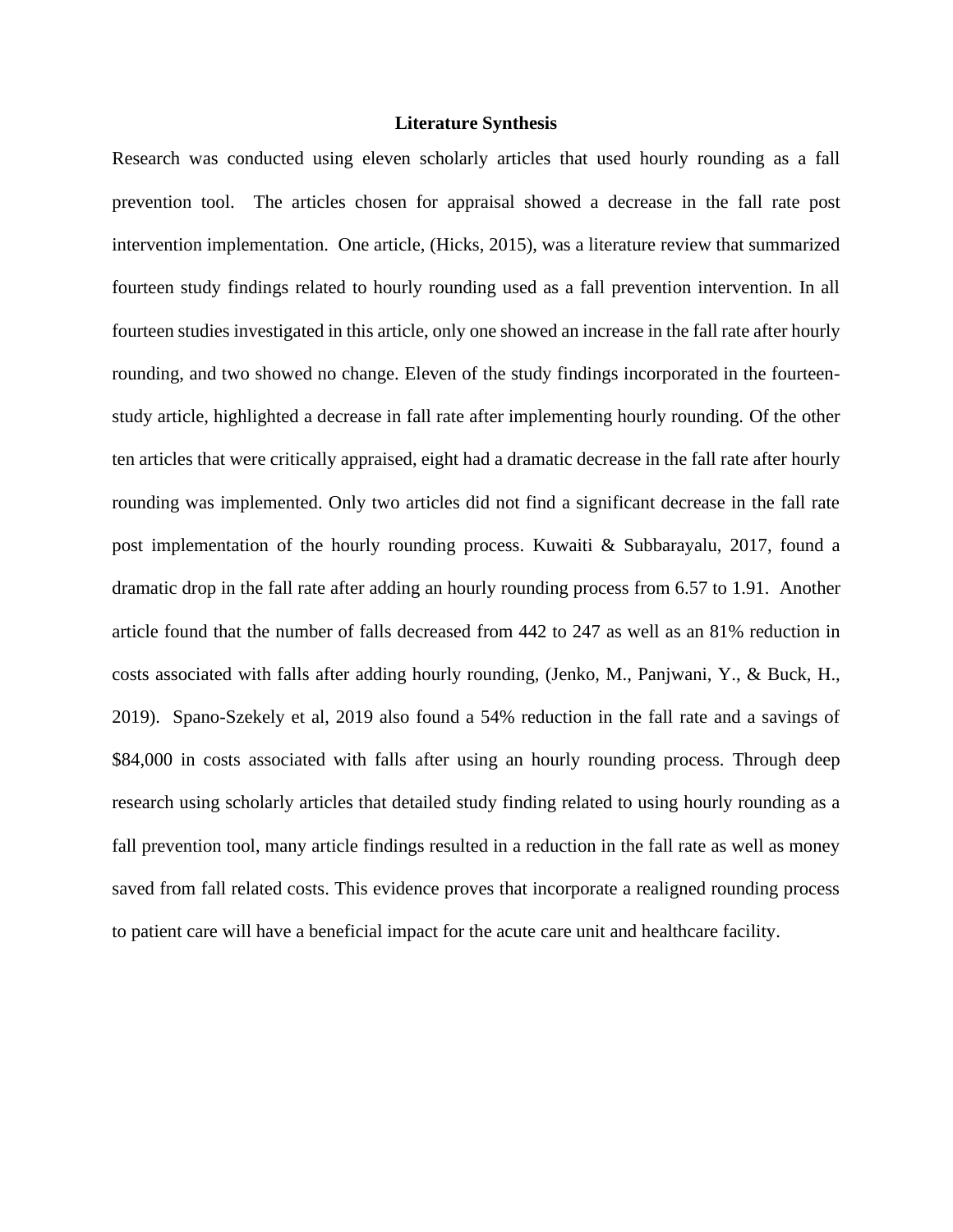#### **Stakeholders**

Stakeholders of this project include administration, the education team, nurses and other caregivers, and the patients. Administration will give approval for the project, make assessments regarding data attained from the projects implementation, create documentation that will be incorporated in the patient's chart, create patient surveys regarding the rounding interactions, and set policies for how hourly rounding will be utilized in other areas of the facility. The education team will be incorporated in educating staff during, staff meetings, on the new rounding procedures, and role-model staff interactions with patients during these rounds. The patients are stakeholders for this project as well. This project is centered around fall prevention and increasing patient safety. Patients will be interacting with staff during the rounds and will also be asked to complete a survey about the hourly rounds.

#### **Implementation**

Hourly rounding is an intervention that has potential to decrease the fall rate. This is a quality improvement project plan to implement structured hourly rounding process using the Plan, Do, Study, and Act method.

#### **Plan Stage – 2 weeks**

Research conducted has proven that many facilities have implemented hourly rounding that has proven effective for fall prevention. Purposeful hourly rounding involves checking on patients, at regular intervals to assess and address the patient's pain level, body positioning, proximity to possessions, bathroom needs, and peacefulness of environment. During these rounds, staff are to also identify potential fall hazard, patient's access to the call light, and usage of bed rails/bed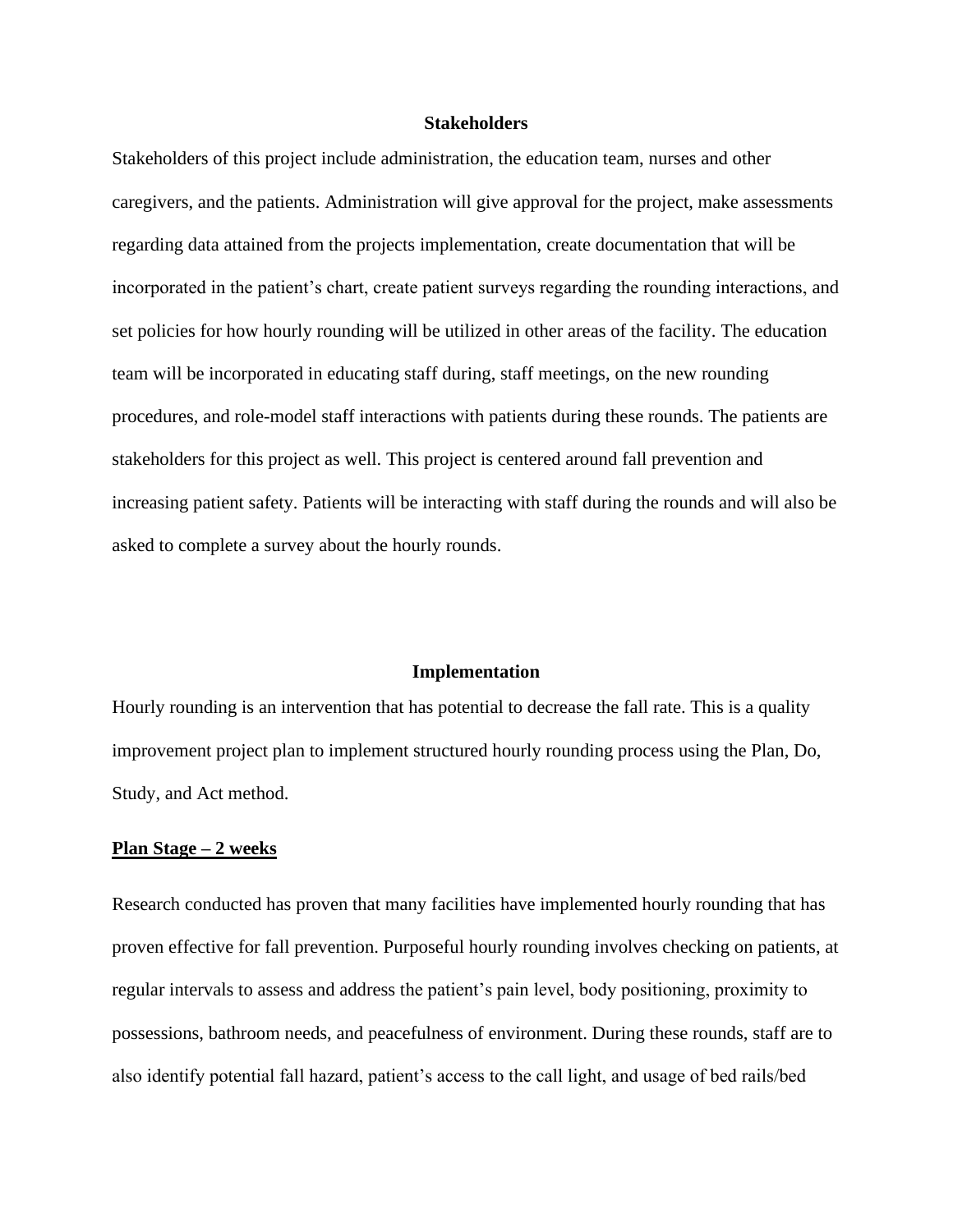alarms. During this planning stage, evidence from research of scholarly articles will be shared with administrators and other stakeholders. Following the projects approval, unit administrators, safety committee members, and staff educators will develop training and education that addresses the need for this intervention, how the process works, required documentation, and accountability measures connected to the project's implementation. Staff will observe role modeling of required hourly rounding interactions. This training will take place during required staff meetings.

#### **Do Stage – 12 weeks**

After staff education about purposeful, hourly rounds and all expectations connected to the process, the intervention will be implemented over a twelve-week time. The rounds are to be completed hourly from 0700 to 2200 and every two hours from 2300 to 0600. During the rounds, staff are to assess the patient's pain, bathroom needs, proximity to possessions, body positioning, and peacefulness of their environment. Staff will also assess and monitor for trip hazards, closeness of the call light, and use of bed rails/bed alarm. These rounds will be documented, after completion, in the patient's electronic medical record. Patients will be given a survey to fill out on the day of discharge, about the rounding experiences.

### **Study Stage – 1 week**

During this stage, the fall rate from twelve weeks prior to implementation of the hourly rounding process will be compared to the fall rate for the twelve-week implementation time. Any fall that occurs during this time must be analyzed using root cause analysis to determine if it was accidental or intentional. An audit of video monitoring and chart audits of hourly rounding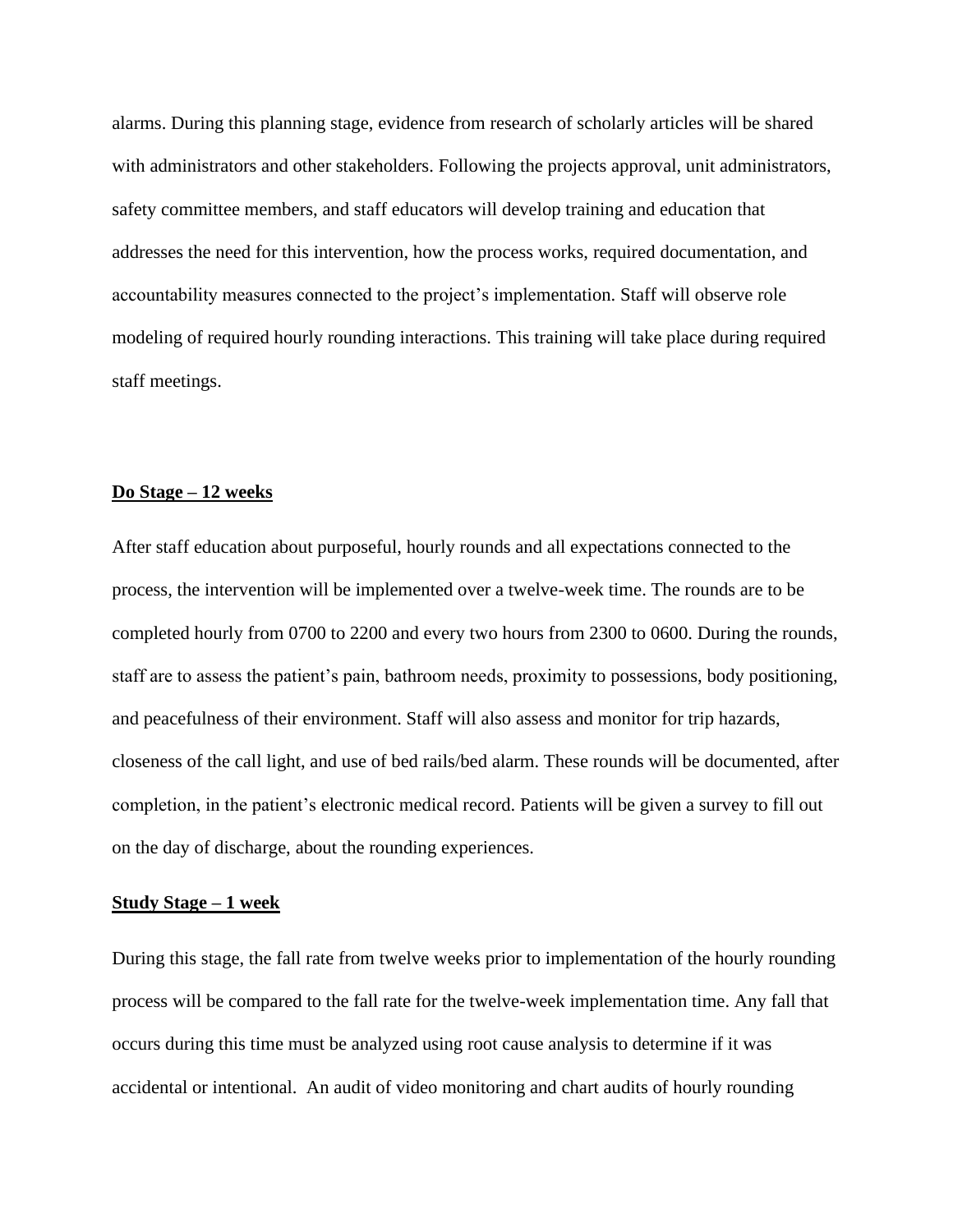documentation will be used to evaluate if hourly rounding had been completed, as expected. Feedback scores from patient surveys will be compiled and evaluated.

## **Act Stage- 1 week**

After evidence of the effect that hourly rounding has on fall reduction, this process will be adopted as policy. New rounding policy and procedure will be adopted, and the process will be extended to and shared with other units within the facility.

## **Timetable/Flowchart**

**PLAN Phase – 2 weeks -** Project evidence shared with stakeholders; project education completed

**DO Phase – 12 weeks –** Hourly rounding implemented, patient surveys on rounding sent to patients to be completed and returned

**STUDY Phase – 1 week –** Fall rates for pre and post implementation period is compared, video monitoring completed, chart audits of rounding documentation

**ACT Phase – 1 week-** Data shared with administration, new rounding policy adopted, rounding procedure policy expanded to other units

#### **Data Collection Methods**

The center of quality improvement is the planned effort to test a change decipher its result on a desired outcome. One widely utilized method for testing and learning about a change and its desired outcome is the PDSA or, plan, do, study, and act, method, (Melnyk & Fineout-Overholt, 2019). This method will be used to implement my change project. After the "DO" phase, the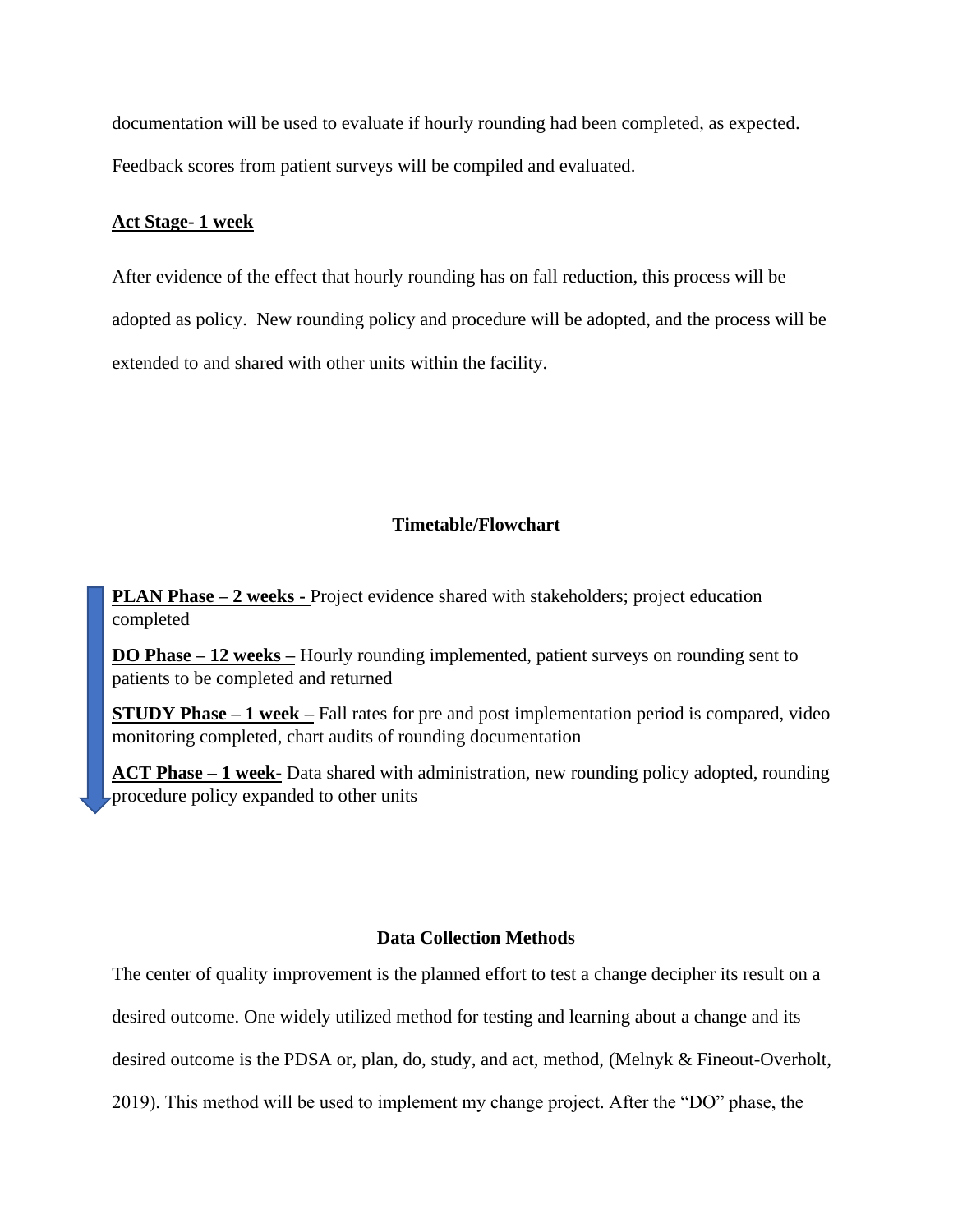information gained will be analyzed and evaluated in the "STUDY" phase. Evaluation is an integral part of quality improvement projects and critical information can be gleaned from careful evaluation. Evaluation is useful for several different reasons including monitoring the impact of local projects, identifying, and dealing with issues as they arise within a project, comparing local projects to draw lessons, and collecting more detailed information as part of a bigger evaluation project, (Harvey & Wensing, 2003). To evaluate the effect that purposeful hourly rounding has on the fall rate, data from pre and post implementation will be compared. The fall rate for twelve weeks prior to the new rounding processes will be determined per 1,000 patient days. This number will be compared to the fall rate per 1,000 patient days during the twelve-week study period. These numbers will be compared to determine if a decrease in the fall rate happened after the change was implemented, using a chi-square test of independence to determine statistical significance. Chart audits to evaluate documentation of the hourly rounds as well as video monitoring of staff entrance/exit into patient rooms, will be evaluated. Patients will also be surveyed on the frequency and content of these staff rounds. Outcome information gathered will be shared with all stakeholders. Administrators will make decisions about adopting the new rounding policy and extending the policy and procedure to other units.

#### **Cost/Benefit Discussion**

The safety benefits that this project has far outweighs the costs associated is implementing this project. Costs associated with this project include time devoted to training development with staff educators. Another cost associated with the project includes money need to add a rounding documentation component to patient charts. Additional costs include printing the patient surveys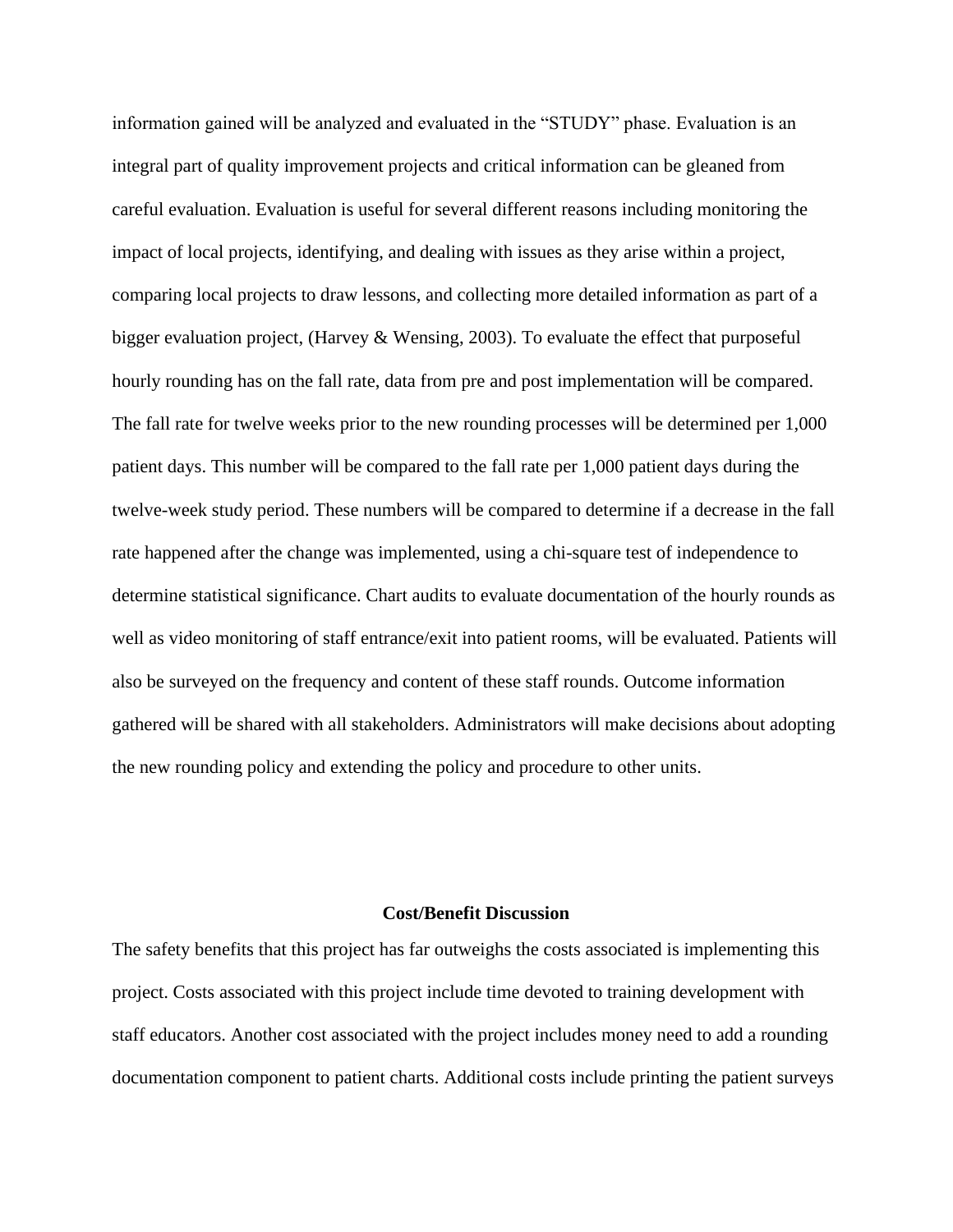needed to obtain patient feedback concerning the hourly rounds. Overall costs for this project should be minimal compared to the benefits of decreased falls and increased patient safety. Additional benefits include money saved from injury related costs that are unreimbursed through Medicare.

### **Overall Discussion/Results**

#### **Recommendations**

Based on results from study findings, I recommend that hourly rounding be implemented along with other fall prevention interventions to reduce potential for falls and/or fall related injury within the acute care setting. Falls have devastating and lasting repercussions on the patient, the patient's family, healthcare staff, as well as the facility. In my opinion, any intervention that has potential to decrease a fall and injuries related to falls, must be implemented. My PICOT question and article studies investigated the effects that an hourly rounding program can have on decreasing the fall rate. Most of the articles I selected to appraise, showed a decrease in fall rate. I also feel that hourly rounding be one component of a fall prevention program, but that other tools and interventions be applied. Through my research, I discovered that many facilities use an individualized fall assessment tool that helps tailor an assessment based on the patient's risks and needs. I believe that this assessment tool, prescribed interventions based on the assessment, and a systematic hourly rounding process, will help to reduce the incidence of falls. As a future leader I recommend that this well-developed hourly rounding procedure be established as policy within my unit and extended to other units for increased patient safety.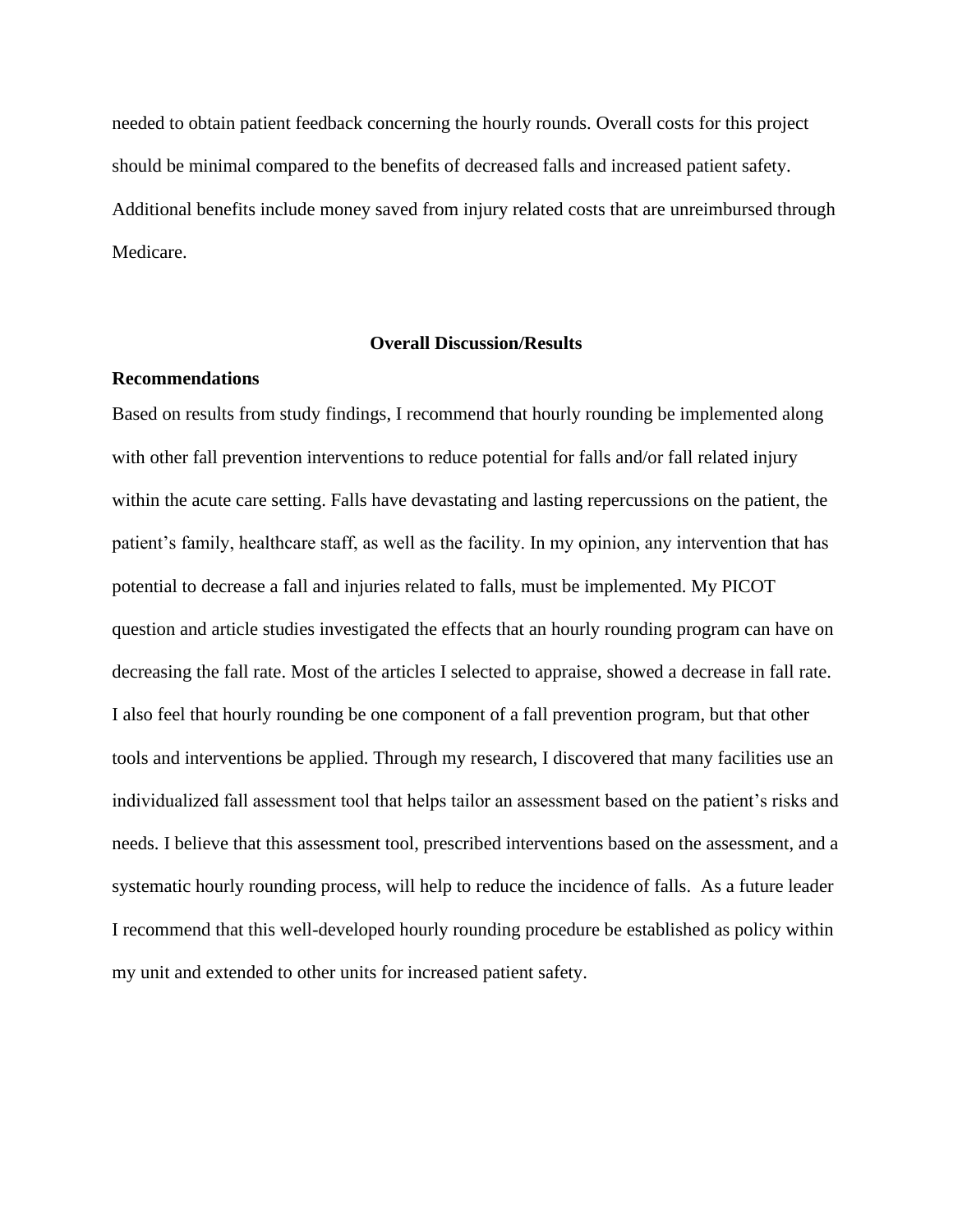#### **References**

- Brosey, L. A., & March, K. S. (2015). Effectiveness of structured hourly nurse rounding on patient satisfaction and clinical outcomes. *Journal of Nursing Care Quality, 30*(2), 153– 159.
- Centers for Disease Control and Prevention. (2020). Fall Prevention: Deaths from older adult falls. Retrieved from https://cdc.gov/falls/data/fall-deaths.html

Falls. (September, 2019). PSNet. Retrieved from<https://psnet.ahrq.gov/primer/fall>

- Grillo, D., Firth, K., & Hatchel, K. (2019). Implementation of purposeful hourly rounds in addition to a fall bundle to prevent inpatient falls on a medical-surgical acute hospital unit. *Medsurg Nursing*, *28*(4), 243–261.
- Harvey, G. & Wensing, M. (2003). Methods of evaluation of small scale quality improvement projects. *Quality and Safety in Healthcare, 12*(3), 210-214.
- Hicks, D. (2015). Can rounding reduce patient falls in acute care? An integrative review. *Medsurg Nursing, 24*(1), 51-55.
- How Much Do Patient Falls Cost a Facility? (October 15, 2020). MarketScale. Retrieved from <https://marketscale.com/industries/healthcare/patient-falls-cost-medical-facility>
- Jenko, M., Panjwani, Y., & Buck, H. (2019). Intentional rounding with certified nursing assistants in long term care: A pilot project. *Journal of Gerontological Nursing, 45*(6). 15-21.
- Kuwaiti, A. A., & Subbarayalu, A. V. (2017). Reducing patients' falls rate in an academic medical center (AMC) using six sigma "DMAIC" approach. *International Journal of Health Care Quality Assurance, 30*(4), 373-384.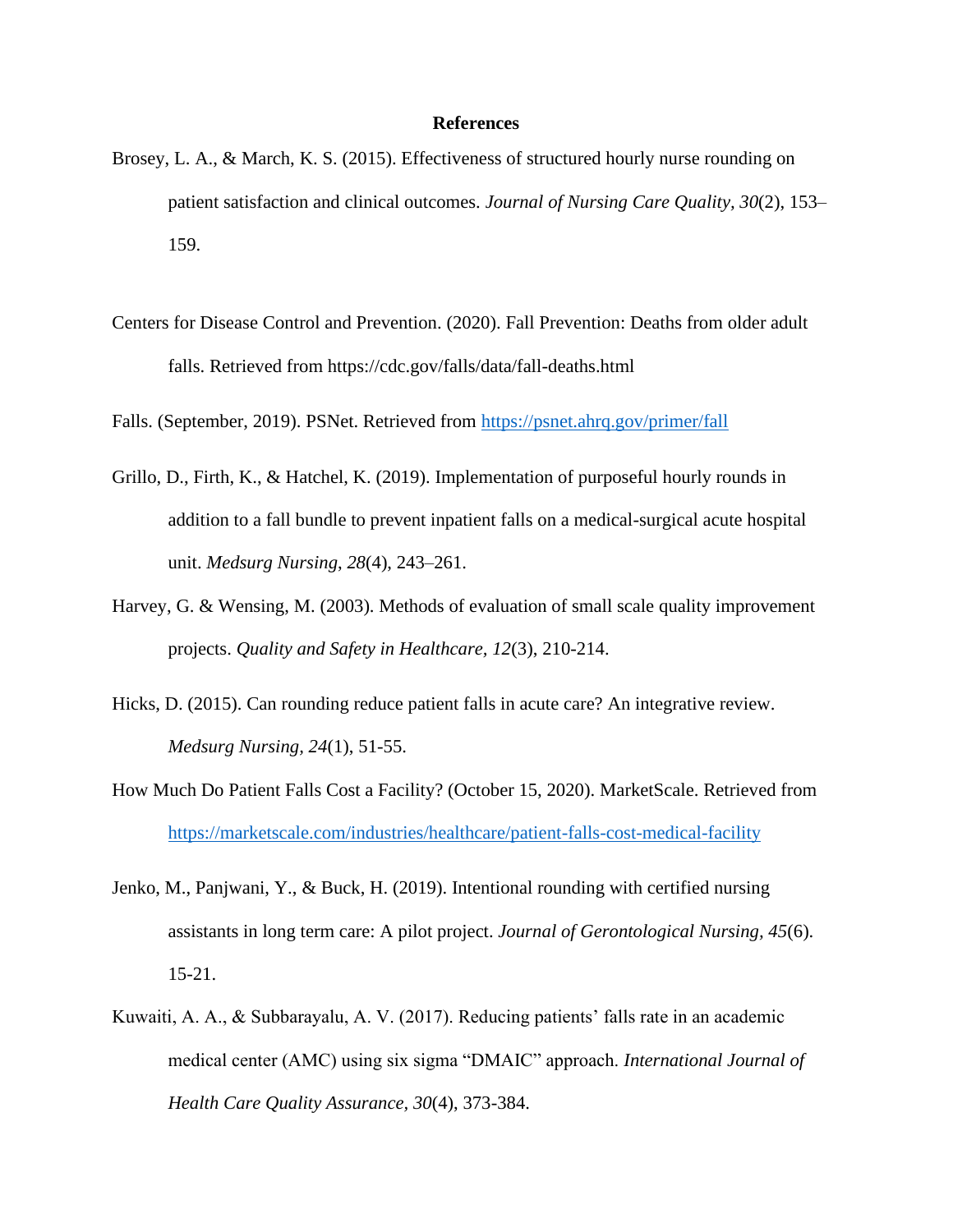- Melnyk, B., & Fineout-Overholt, E. (2019). *Evidence-based practice in nursing & healthcare: A guide to best practice*. Philadelphia: Wolters Kluwer.
- Olrich, T., Kalman, M., & Nigolian, C. (2012). Hourly rounding: A replication study. *Medsurg Nursing, 21*(1), 23-6, 36.
- Reimer, Nicole, BSN,R.N., O.C.N®, & Herbener, Laura, BSN,R.N., O.C.N®. (2014). Round and round we go: Rounding strategies to impact exemplary professional practice. *Clinical Journal of Oncology Nursing, 18*(6), 654-60.
- Spano-Szekely, L., Winkler, A., Waters, C., Dealmeida, S., Brandt, K., Williamson, M., Blum, C., Gasper, L., & Wright F. (2019). Individualized Fall Prevention Program in an Acute Care Setting: An Evidence-Based Practice Improvement. *Journal of Nursing Care Quality, 34*(2), 127-13
- Tzeng, H. & Yin, C. (2017). A multihospital survey on effective interventions to prevent hospital falls in adults. *Nursing Economics, 35*(6). 304-313.
- Wilbert, W. (2013). The effectiveness of a fall prevention/management program in reducing patient falls: A retrospective study. The *Journal of Chi Eta Phi Sorority, 57*(1). 24-27.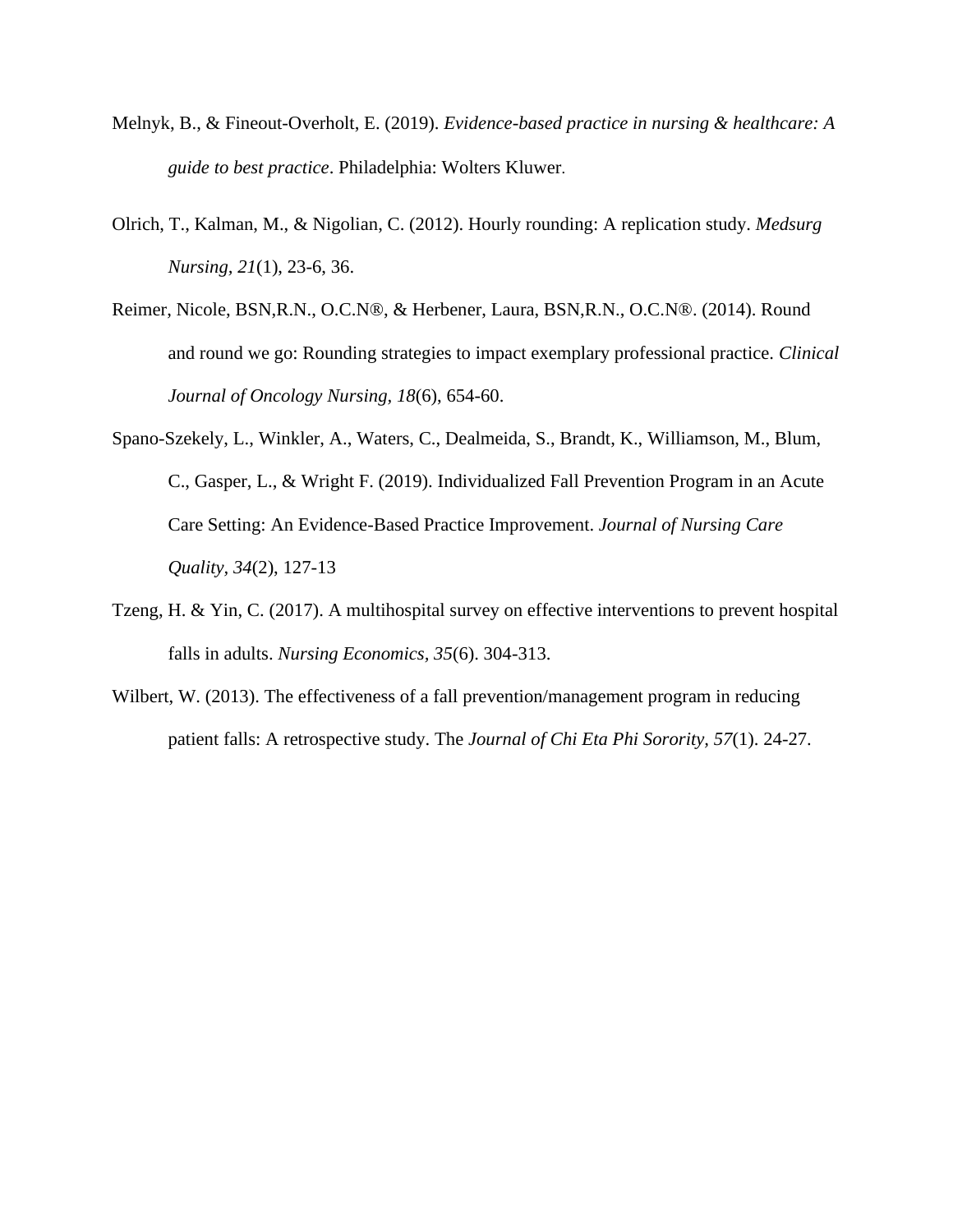# **Appendix**

# **Appendix A**

# Levels of Evidence Synthesis Table

| Level of            | 1 | $\overline{2}$ | 3 | $\overline{4}$ | 5 |
|---------------------|---|----------------|---|----------------|---|
| evidence for        |   |                |   |                |   |
| intervention        |   |                |   |                |   |
| questions           |   |                |   |                |   |
|                     |   |                |   |                |   |
| I-Systematic        |   |                |   |                |   |
| Review/Meta-        |   |                |   |                |   |
| analysis of         |   |                |   |                |   |
| randomized          |   |                |   |                |   |
| controlled trials   |   |                |   |                |   |
| II-Single           |   |                |   |                |   |
| randomized          |   |                |   |                |   |
| controlled trials   |   |                |   |                |   |
|                     |   |                |   |                |   |
|                     |   |                |   |                |   |
| III-Quasi-          |   |                |   |                |   |
| experimental        |   |                |   | $\mathbf{X}$   |   |
| studies/non-        |   |                |   |                |   |
| randomized          |   |                |   |                |   |
| controlled trials   |   |                |   |                |   |
| <b>IV-Cohort or</b> |   |                |   |                |   |
| case-control        | X |                | X |                | X |
| studies             |   |                |   |                |   |
|                     |   |                |   |                |   |
|                     |   |                |   |                |   |
| V-Systematic        |   |                |   |                |   |
| review/meta-        |   |                |   |                |   |
| synthesis of        |   |                |   |                |   |
| qualitative         |   |                |   |                |   |
| studies             |   |                |   |                |   |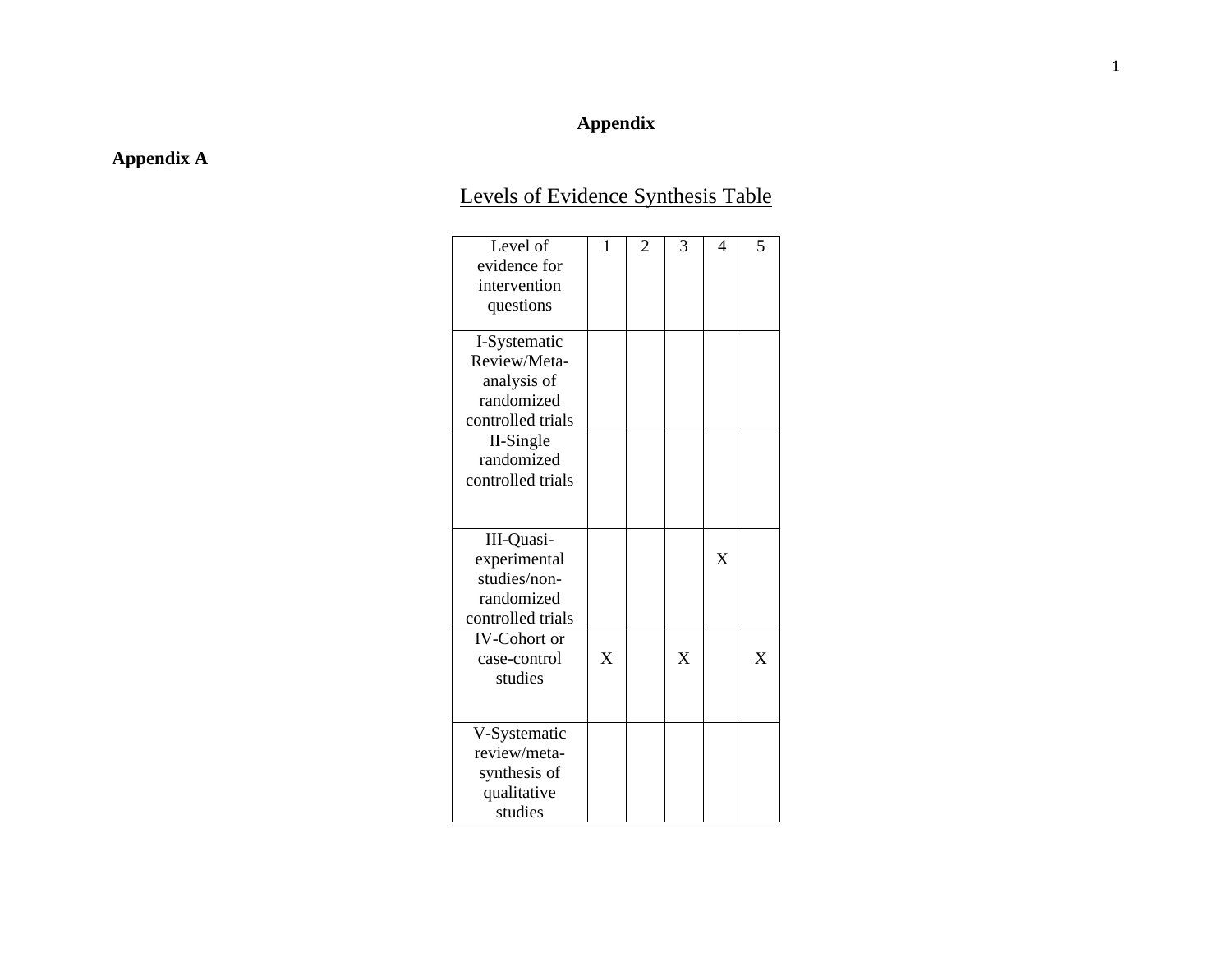| VI-Single        |   |  |  |
|------------------|---|--|--|
| qualitative or   | X |  |  |
| descriptive      |   |  |  |
| studies/evidence |   |  |  |
| implementation   |   |  |  |
| and quality      |   |  |  |
| improvement      |   |  |  |
| projects         |   |  |  |
| VII-Expert       |   |  |  |
| Opinion          |   |  |  |
|                  |   |  |  |
|                  |   |  |  |
|                  |   |  |  |

Studies in alpha-order: Brosey, Grillo, Kuwaiti, Olrich, Reimer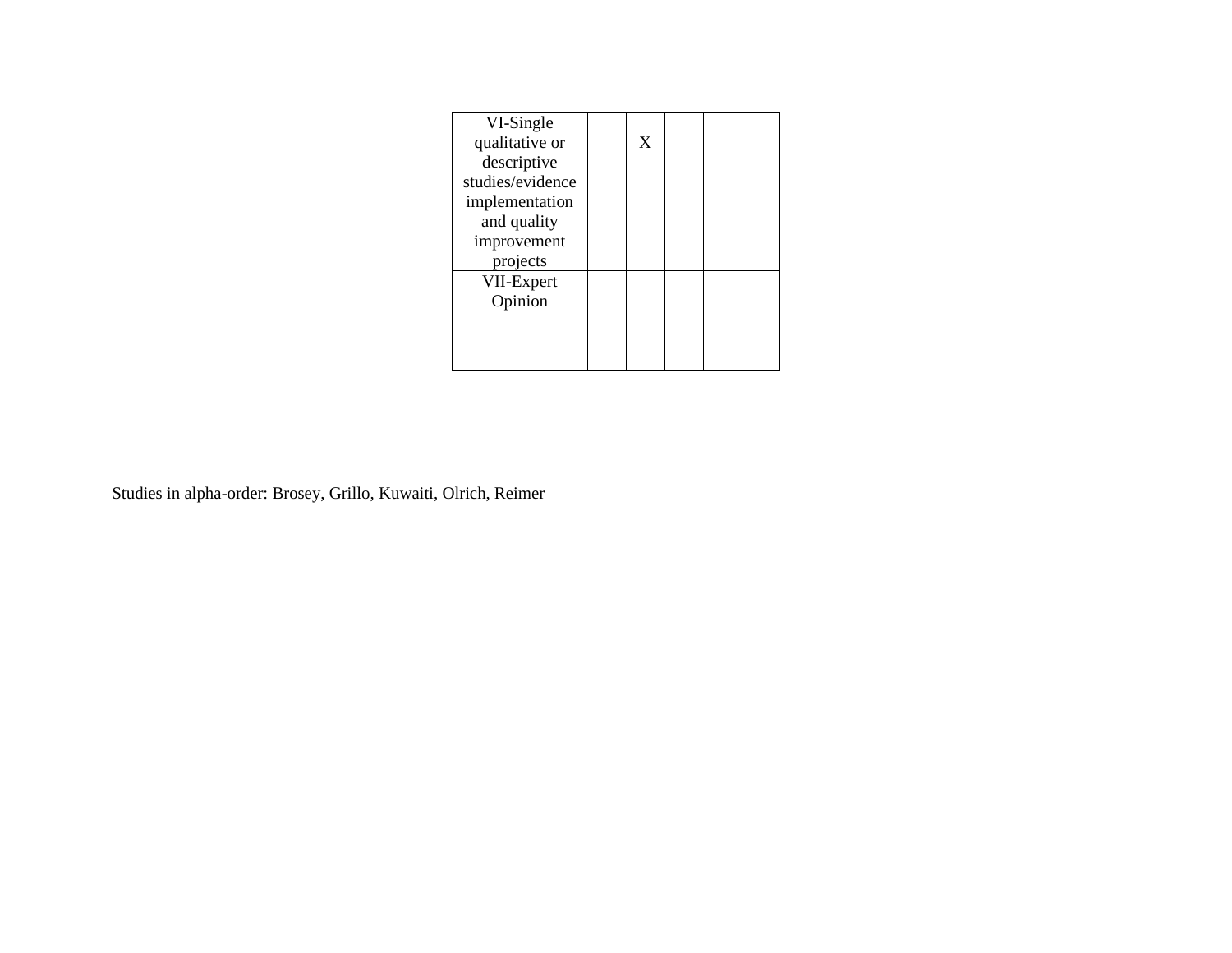# **Appendix B**

# **PICOT Question:**

For adult patients in the hospital (P), how does hourly rounding (I) compared to no hourly rounding (C), affect incidence of falls (O) during the patient's hospital stay (T).

| <b>Studies</b> | Design                          | Sample                                                        | Intervention | Outcome                                                                                                                                                                                                                                                                                                                                                                                                                                                                                                                                                                                                                                                                                                                                                                                                                                                                                            |
|----------------|---------------------------------|---------------------------------------------------------------|--------------|----------------------------------------------------------------------------------------------------------------------------------------------------------------------------------------------------------------------------------------------------------------------------------------------------------------------------------------------------------------------------------------------------------------------------------------------------------------------------------------------------------------------------------------------------------------------------------------------------------------------------------------------------------------------------------------------------------------------------------------------------------------------------------------------------------------------------------------------------------------------------------------------------|
| $\mathbf{A}$   | Systematic<br>literature review | Sample Size varied<br>for each of the 14<br>studies evaluated | Rounding     | Brosey & March $(2014)$ – FR decreased from 7.02 to<br>$3.18/1,000$ PD<br>Ciccu-Moore et al $(2014)$ – FR decreased 39% during<br>study period<br>Dupree et al $(2014)$ – FR decreased from 4.001 to<br>2.613/1,000 PD<br>Fisher et al $(2014)$ – FR decreased from 5.42 to<br>$3.94/1,000$ PD<br>Ford $(2010)$ – No falls reported during the study<br>Kolin et al (2010)- FR decreased from 361 to 214<br>Krepper et al $(2012)$ – FR on control and experimental<br>units were similar<br>Kessler et al $(2012)$ – FR decreased from 5.46 to<br>2.19/1,000 PD<br>Meade et al $(2006) - 25$ falls in four weeks prior to<br>intervention, 12 falls during intervention period<br>Olrich et al $(2011)$ – FR decreased from 3.37 to<br>$2.6/1,000$ PD, 23% decrease in falls<br>Saleh et al (2011). FR decreased from 25 falls to 4<br>Sherrod et al $(2012)$ – FR slightly increased from 4.3 to |
|                |                                 |                                                               |              | 4.5                                                                                                                                                                                                                                                                                                                                                                                                                                                                                                                                                                                                                                                                                                                                                                                                                                                                                                |

Evidence Synthesis Table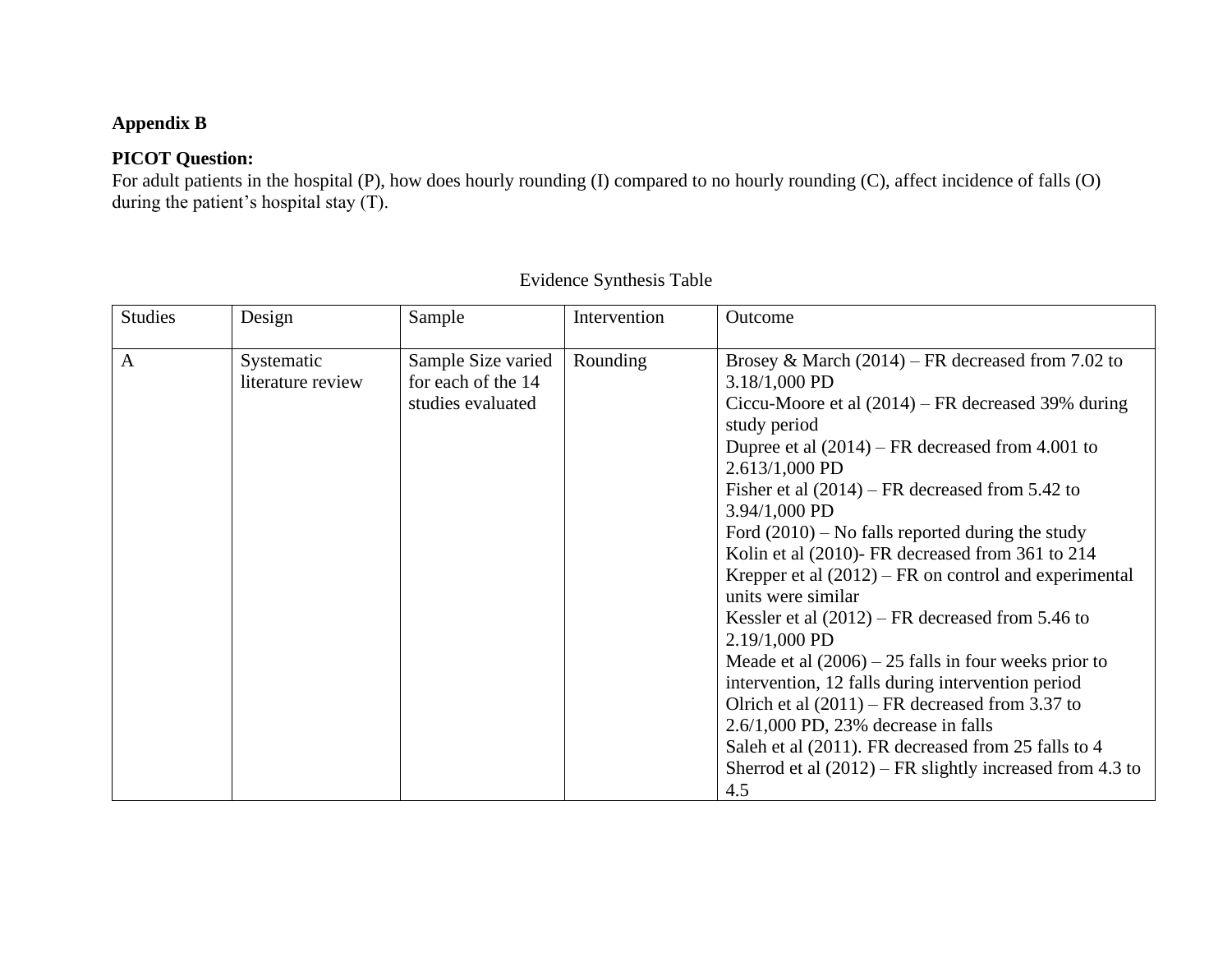|                |                                                                                 |                                                         |                                                                               | Tucker et al $(2012)$ – FR 4.5, 1.6, and 3.2, decreasing at<br>first then increasing                                                                                                                                                                                                                          |
|----------------|---------------------------------------------------------------------------------|---------------------------------------------------------|-------------------------------------------------------------------------------|---------------------------------------------------------------------------------------------------------------------------------------------------------------------------------------------------------------------------------------------------------------------------------------------------------------|
| B              | Descriptive Study -<br>pilot project                                            | $N = 60$                                                | IR                                                                            | Woodward (2009)- FR decreased<br>-FR decreased 44% from 442 per 1,000 PD to 247 per<br>1,000 PD from the pre-implementation to post<br>implementation time<br>L/D P - There was an 81% reduction in replacement<br>costs from pre-implementation and post-implementation<br>time                              |
| $\overline{C}$ | Descriptive Study -<br>clinical practice<br>improvement<br>project              | $N = 245$                                               | <b>FPP</b>                                                                    | -With implementation of the FPP, there was a 54%<br>reduction in FR from 2.51 per 1,000 PD for 2014, to<br>1.15 FR per 1,000 PD for the last half of 2016 and the<br>first half of 2017.<br>-There was a 72% reduction in SU after the<br>implementation of the FPP, that resulted in \$84,000 in<br>savings. |
| D              | <b>Explanatory cross-</b><br>sectional Study                                    | $N=2,170$ RN<br>surveys                                 | RNV-including<br>BS, NL, AL, MN,                                              | $BS - 4.10$ EM (0.69 SD)<br>NL- 4.03 EM (0.68 SD)<br>$AL - 4.06 EM (0.69 SD)$<br>$MN - 3.88$ EM (0.78 SD)<br>$PP - 4.07$ EM (0.69 SD)                                                                                                                                                                         |
| ${\bf E}$      | Retrospective<br>Study-medical<br>record review                                 | $N = 140$                                               | FPP (including<br>bed/chair alarms.<br>hourly rounding,<br>patient education) | FR decreased 0.6 falls per 1,000 PD                                                                                                                                                                                                                                                                           |
| $\overline{F}$ | Descriptive Study -<br>Virtual<br>breakthrough series<br>improvement<br>project | <b>PFH</b><br>$N=19$ teams<br><b>SE</b><br>$N=15$ teams | PFH<br><b>SE</b><br>IR                                                        | FR before interventions 28.5, FR post intervention 27.5<br>$(p=0.136)$ = not significant<br>FRI= before interventions 6.6 ( $p=0.009$ ), IJR post<br>intervention 6.5 ( $p=0.005$ )                                                                                                                           |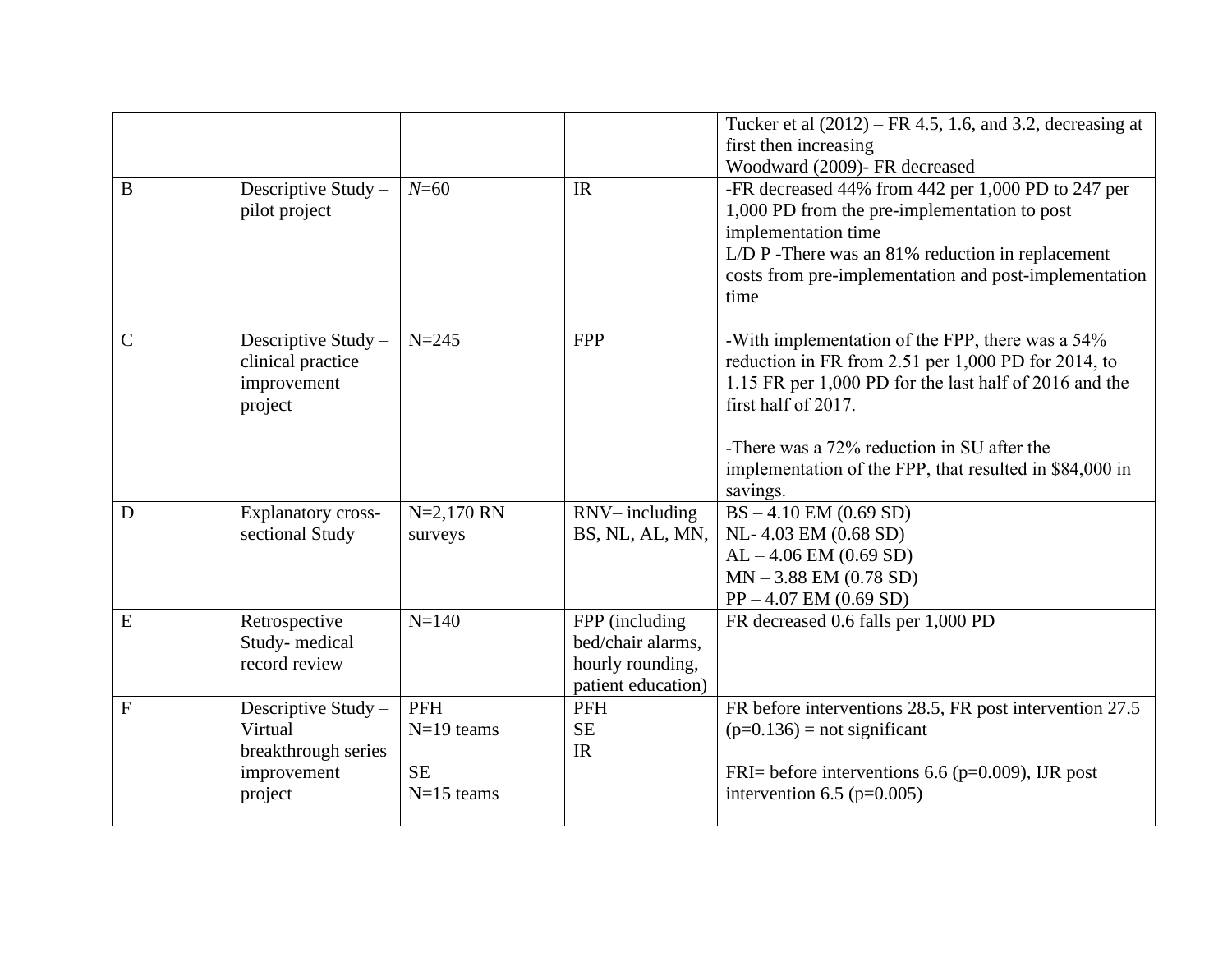|  | IR                                        |  |  |
|--|-------------------------------------------|--|--|
|  | $N-1$<br>$\sqrt{1}$<br>teams<br>$11 - 13$ |  |  |

Legend: A = Hicks, D., 2015, B = Jenko, M. & Panjwani, Y., & Buck, H.,2019, C = Spano-Szekely, L., Winkler, A., Waters, C., Dealmeida, S., Brandt, K., Williamson, M., Blum, C., Gasper, L., & Wright, F., 2019, D = Tzeng, H. & Yin, C., 2017, E = Wilbert, W. 2013, F = Zubkoff, L., Neily, J., Delanko, V., Young-Xu, Y., Boar, S., Bulat, T., & Mills, P. D., 2019, R=rounding, IR= intentional rounding, HR= hourly rounding, FR= fall rate, PD= patient days, L/D P= lost/damaged possessions, FPP=fall prevention program, SU=sitter usage, RNV= RN vigilance, BS=bathroom support, EM= effectiveness mean, SD=standard deviation, BS=bathroom support, NL=night light, AL=adjust lighting, MN=minimize noise, PP=personal possessions, PFH=post fall huddle, SE=staff education, FRI=fall related injury

|               | Δ*               | $R*$ | $\cap^*$ | $\mathbf{D}^*$ | $F^*$ |  |
|---------------|------------------|------|----------|----------------|-------|--|
| FR            | \\\\\\\-\\\\1^-\ |      |          |                |       |  |
| ${\rm L/D}$ P |                  |      |          |                |       |  |
| CIT<br>υU     |                  |      |          |                |       |  |
| <b>FRI</b>    |                  |      |          |                |       |  |

Outcomes Table: Effect of hourly rounding on fall rate

Legend: A = Hicks, D., 2015, B = Jenko, M. & Panjwani, Y., & Buck, H., 2019, C = Spano-Szekely, L., Winkler, A., Waters, C., Dealmeida, S., Brandt, K., Williamson, M., Blum, C., Gasper, L., & Wright, F., 2019, D = Tzeng, H. & Yin, C., 2017, E = Wilbert, W. 2013, F = Zubkoff, L., Neily, J., Delanko, V., Young-Xu, Y., Boar, S., Bulat, T., & Mills, P. D., 2019, R=rounding, IR= intentional rounding, HR=hourly rounding, FR=fall rate, PD= patient days, L/D P= lost/damaged possessions, FPP=fall prevention program, SU=sitter usage RNV= RN vigilance, BS=bathroom support, EM= effectiveness mean, SD=standard deviation, BS=bathroom support, NL=night light, AL=adjust lighting, MN=minimize noise, PP=personal possessions, PFH=post fall huddle, SE=staff education, FRI=fall related injury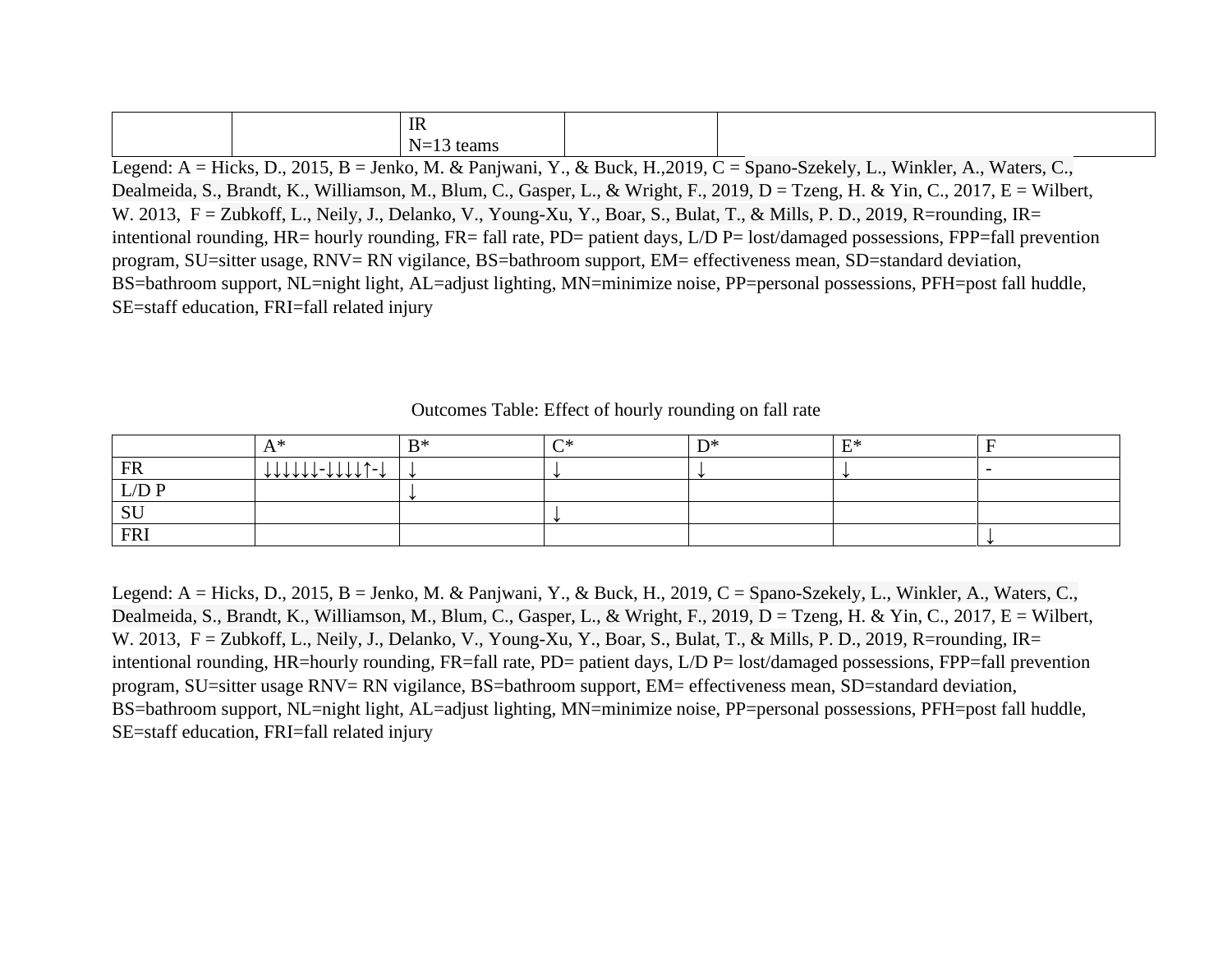## $* =$  statistically significant findings

#### Recommendations

Based on results from study findings, I recommend that hourly rounding be implemented along with other fall prevention interventions to reduce potential for falls and/or fall related injury within the acute care setting. Falls have devastating and lasting repercussions on the patient, the patient's family, healthcare staff, as well as the facility. In my opinion, any intervention that has potential to decrease a fall and injuries related to falls, must be implemented. My PICOT question and article studies investigated the effects that an hourly rounding program can have on decreasing the fall rate. Most of the articles I selected to appraise showed a decrease in fall rate. Article A, (Hicks, 2015), was a literature review that summarized fourteen study findings related to hourly rounding used as a fall prevention intervention. In all fourteen studies investigated in this article, only one showed and increase in the fall rate after hourly rounding, and two showed no change. This review highlights eleven studies that found hourly rounding to have a decreasing effect on falls.

I also feel that hourly rounding be one component of a fall prevention program, but that other tools and interventions be applied. Through my research, I discovered that many facilities use an individualized fall assessment tool that helps tailor an assessment based on the patient's risks and needs. I believe that this assessment tool, prescribed interventions based on the assessment, and a systematic hourly rounding process, will help to reduce the incidence of falls.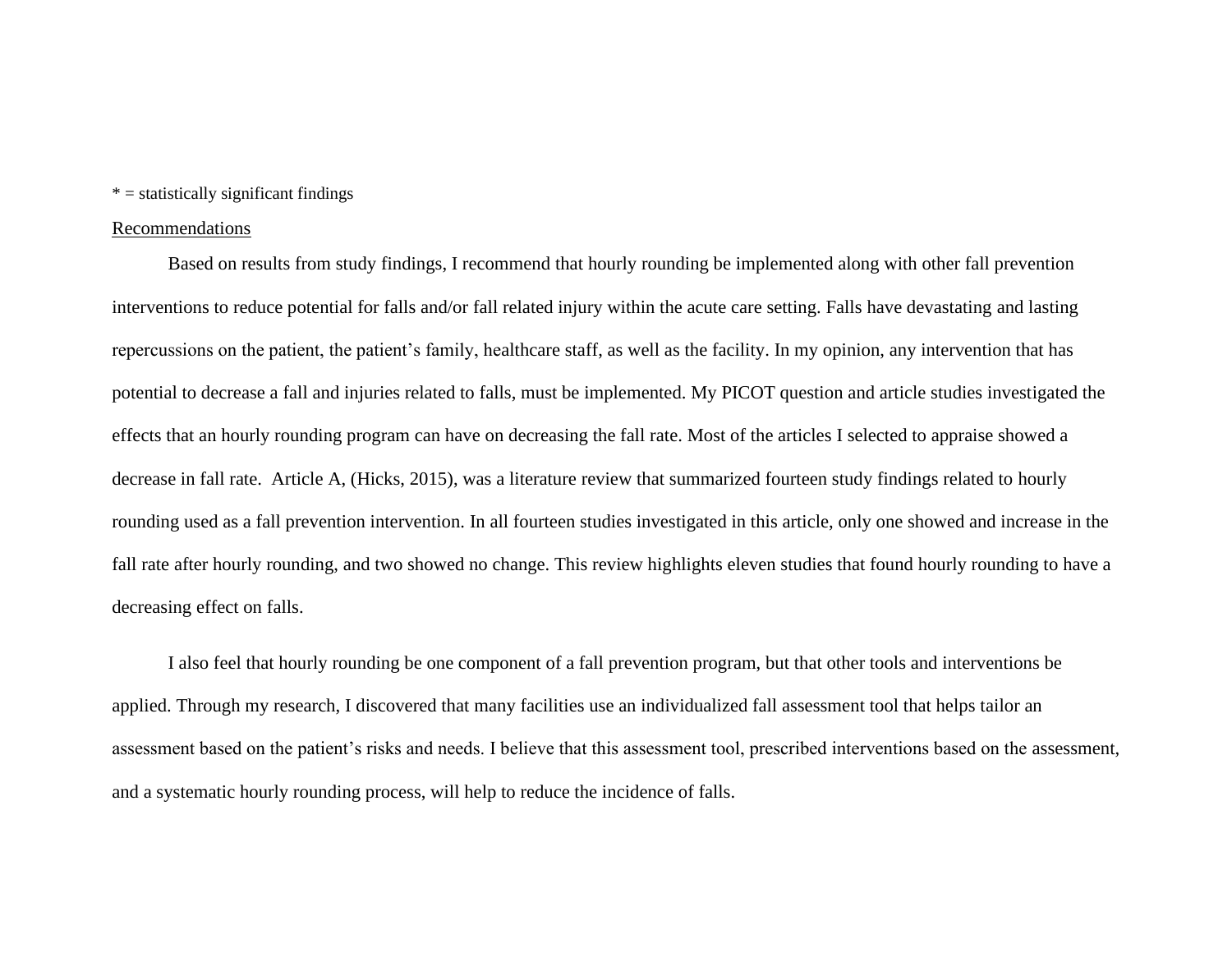#### References

Hicks, D. (2015). Can rounding reduce patient falls in acute care? An integrative review. *Medsurg Nursing, 24*(1), 51-55.

- Jenko, M., Panjwani, Y., & Buck, H. (2019). Intentional rounding with certified nursing assistants in long term care: A pilot project. *Journal of Gerontological Nursing, 45*(6). 15-21.
- Spano-Szekely, L., Winkler, A., Waters, C., Dealmeida, S., Brandt, K., Williamson, M., Blum, C., Gasper, L., & Wright, F. (2019). Individualized Fall Prevention Program in an Acute Care Setting: An Evidence-Based Practice Improvement. *Journal of Nursing Care Quality*, *34*(2), 127–132.
- Tzeng, H. & Yin, C. (2017). A multihospital survey on effective interventions to prevent hospital falls in adults. *Nursing Economics, 35*(6). 304-313.
- Wilbert, W. (2013). The effectiveness of a fall prevention/management program in reducing patient falls: A retrospective study. The *Journal of Chi Eta Phi Sorority, 57*(1). 24-27.
- Zubkoff, L., Neily, J., Delanko, V., Young-Xu, Y., Boar, S., Bulat, T., & Mills, P. D. (2019). How to Prevent Falls and Fall-Related Injuries: A Virtual Breakthrough Series Collaborative in Long Term Care. *Physical & Occupational Therapy in Geriatrics*, *37*(4), 234–246.